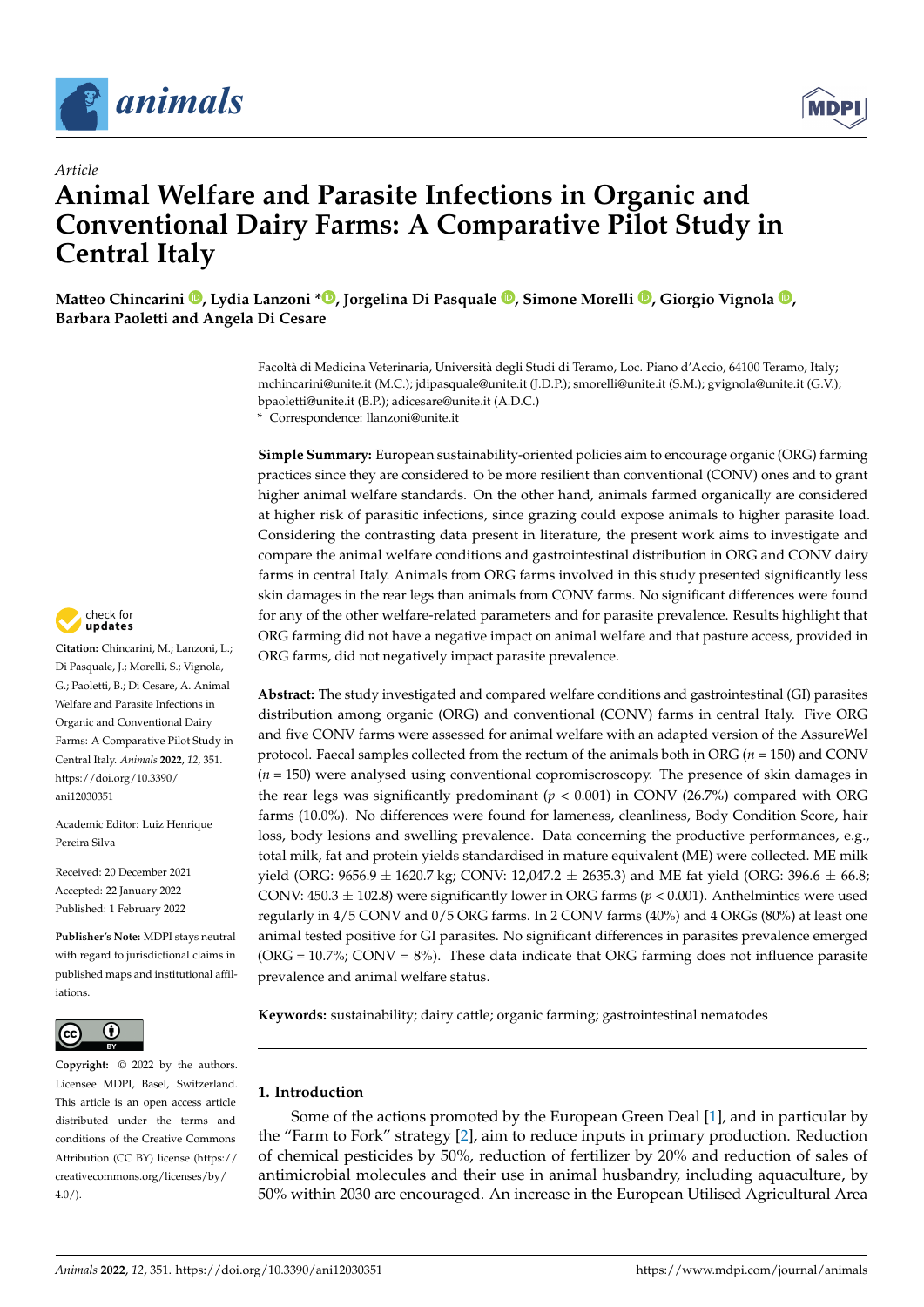dedicated to Organic will also be encouraged, with the aim of increasing it by 25% within 2030. Particularly, the Italian organic market is a growing sector as shown by the national registers where it has been reported that the consumption of organic products has tripled over the last 10 years. Particularly, an increase of 2.3% in the selling of dairy products was observed between 2019 and 2020 [\[3\]](#page-9-2).

As for all European Countries, the Italian, organic production is regulated by the European Council Regulation No. 2018/848 [\[4\]](#page-9-3), that defines several differences between organic (ORG) and conventional (CONV) farm systems [\[5\]](#page-9-4). ORG dairy cattle farming is characterised by high-roughage diets based on home-grown feedstuffs, outdoor access on pasture and restrictive use of antibiotics. Furthermore, ORG farms are considered to improve animal welfare compared with CONV farms and to be more respectful of the environment [\[6,](#page-9-5)[7\]](#page-9-6), even if contrasting data are available in literature. For instance, ORG farming, which has to guarantee by law the access of animals to pasture, is often perceived as more animal friendly than CONV farming [\[8\]](#page-9-7); also, this farming system favors aspects related to the concept of naturalness and life quality of the animals [\[9\]](#page-9-8). Nevertheless, little evidence is available on a higher standard of animal welfare in ORG vs. CONV farms to date [\[10,](#page-9-9)[11\]](#page-9-10).

Parasitic infections are a critical health-related issue of ORG farming, since grazing may expose animals to high parasite load [\[11\]](#page-9-10). The annual cost ascribed to helminth infections in dairy cattle and livestock industries in Europe is estimated to be €941 million and €1.8 billion, respectively [\[12\]](#page-9-11). Helminthoses have a negative impact on feed intake, growth, productivity, reproductive standards, animal health and welfare, and may increase greenhouse gas emission associated with ruminant productions [\[13\]](#page-9-12). Gastrointestinal nematodes (GIN) and liver flukes are considered to be a major constraint among helminths affecting cows. The control of GIN in conventional (CONV) dairy farms relies primarily on the use of anthelmintic products. This approach is increasingly unsustainable as anthelmintic resistance (AR) is spreading and it is predicted to grow in the next future [\[13](#page-9-12)[,14\]](#page-9-13). On the other hand, the control of GIN is challenging in ORG farms where cattle are grazed and the use of anthelmintic is limited. The correct and sustainable management of GIN is therefore pivotal to increase the profitability of both ORG and CONV cattle industries.

Responding to the European Green Deal indications, increasing organic farming compared to the conventional one, could represent a problem for animal health and in particular for the management of parasitosis. Under this perspective, this case study was carried out to better understand and compare the animal welfare conditions and GIN distribution in ORG and CONV farms.

## **2. Materials and Methods**

## *2.1. Farm Selection*

Ten dairy farms located in central Italy were included in the study during February– March 2020. Five of the farms were managed conventionally (CONV) while the other five followed the rules for organic (ORG) production [Reg. (UE) 2018/848] [\[4\]](#page-9-3) and were required to be licensed by an organic certifying agency. Conventional herds were identified by obtaining a list of farms from the Italian Breeders Association (AIA) and organic farms from a central database. The herd size of the farms included in the study was representative of the Italian average number of lactating cows (Italian Friesian Holstein) both for conventional (110 head/farm) [\[15\]](#page-9-14) and organic farms (48 head/farm) [\[16\]](#page-9-15). A sample of 30 lactating cows was randomly selected from each farm (i.e., 150 from 5 ORG and 150 from 5 CONV farms). The average parity order of the selected animals was  $2.2 \pm 1.4$  (mean  $\pm$  standard deviation). ORG farms included in the study were provided with native grassland and surface cultivated land grazing areas nearby the stables. Animals were free to access pasture whenever weather conditions allowed and housed in the stall during the night. ORG farms were located in mid-hill areas of the central Apennines, characterised by wet pastures during the winter season. CONV farms didn't provide pasture access to animals. All the cows both in CONV and ORG farms were housed in free range stalls and had access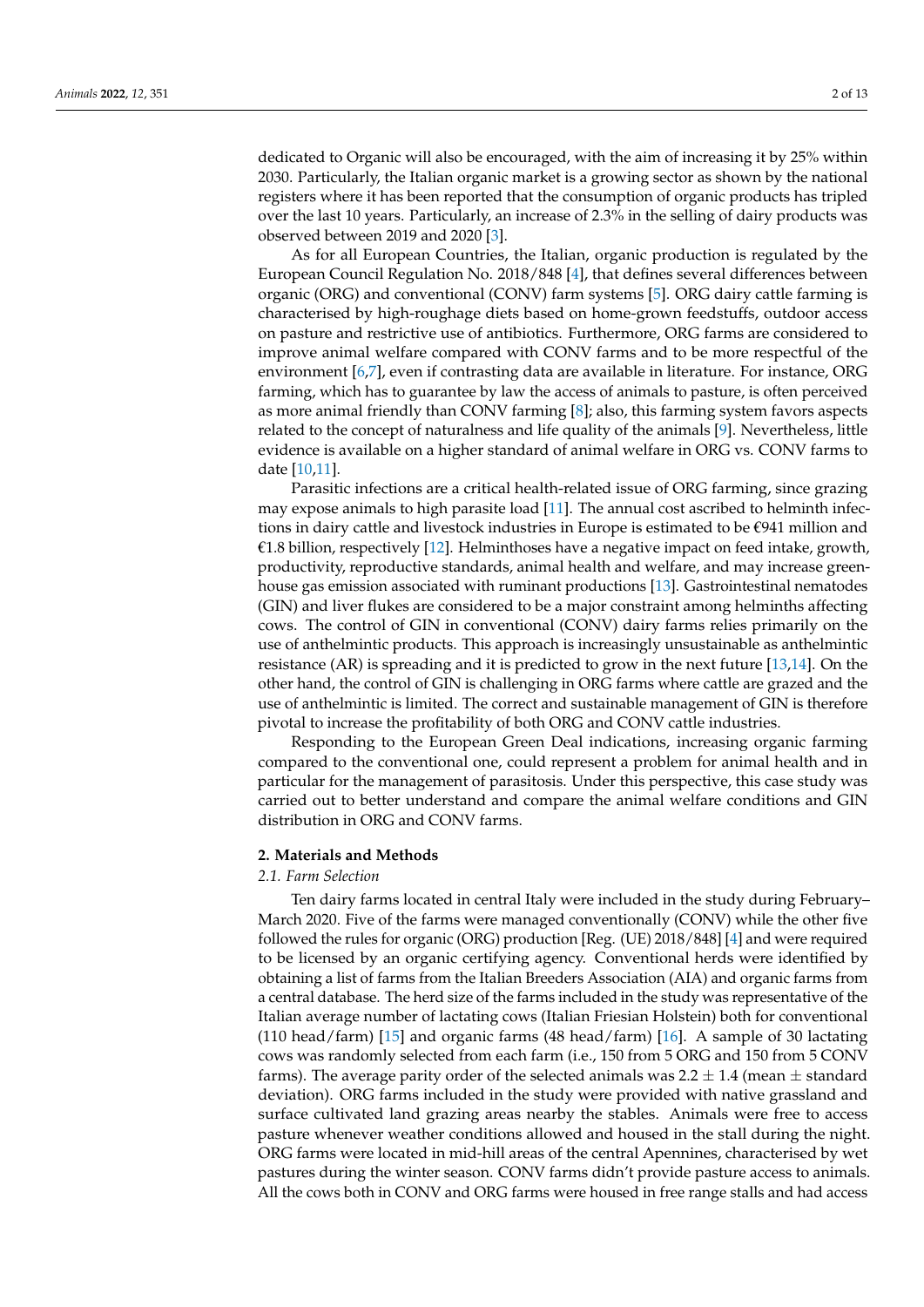to a resting area provided with straw-bedded cubicles. Free stall alleys were cleaned once a day using scrapers while the straw bedding was replaced whenever needed. Animals in CONV farms were fed with Total Mixed Rations (TMRs) without limitation in the forageconcentrate ratio. On the contrary, cows in ORG farms were provided with TMR composed by at least the 60% (dry matter) of roughage, beside grazing.

At least one anthelmintic treatment per year was performed in CONV farms selected for the present study while cows in ORG farms were not treated with anthelmintic compounds. None of the farmers performed regular monitoring of endoparasites.

## *2.2. Welfare Assessment*

Welfare evaluation was performed by a veterinarian experienced with farm animals, using a modified version of the AssureWel protocol [\[17\]](#page-9-16). The following measures were assessed individually and scored as reported in Table [1](#page-2-0) (please see the guidelines at: [http://www.assurewel.org/dairycows.html;](http://www.assurewel.org/dairycows.html) accessed 10 December 2020). Animals were kept at the self-closing feeding rack during the evaluation period. The body condition score (BCS) was evaluated observing the animal from behind and from the side. At the same time, recording of cleanliness of hind quarters and udders was performed. Finally, the type and the region of any skin damage was recorded. Afterwards, cows were individually released for the mobility assessment. For this last evaluation, each cow was observed from the side and the rear, while making between 6–10 uninterrupted strides. Furthermore, the number of broken tails were recorded. After the assessment of the last animal, the farmer was asked to walk for five minutes in the barn. During this period, the response of the cattle to the stockperson (possible options were: sociable, relaxed or nervous) was evaluated. Finally, from the farm registers the number of mastitis per 100 cows in the last 12 months were recorded.

| <b>Measures</b>                    | Description                                                                      | <b>Score</b> |  |
|------------------------------------|----------------------------------------------------------------------------------|--------------|--|
|                                    | Good/Imperfect                                                                   | 0/1          |  |
| Mobility                           | Impaired                                                                         | 2            |  |
|                                    | Severely Impaired                                                                | 3            |  |
|                                    | Thin                                                                             | $\mathbf{1}$ |  |
| <b>Body Condition Score</b>        | Moderate                                                                         | $2 - 3$      |  |
|                                    | Fat                                                                              | $4 - 5$      |  |
| Cleanliness                        | No dirt/only minor splashing                                                     | $\Omega$     |  |
|                                    | Very dirty: plaques > forearm length                                             | 2            |  |
|                                    | No/slight skin damage/swelling                                                   | $\Omega$     |  |
|                                    | Hairless patch (1 or more $\geq$ 2 cm)                                           | H            |  |
| Hair Loss, Lesions and Swellings * | Lesion (1 or more $\geq$ 2 cm)                                                   |              |  |
|                                    | Mild swelling                                                                    | 1S           |  |
|                                    | Substantial swelling $(\geq)5$ cm in diameter)                                   | 2S           |  |
| Response of cattle to stockperson  | Sociable                                                                         | $\Omega$     |  |
|                                    | Relaxed                                                                          |              |  |
|                                    | Nervous                                                                          | 2            |  |
| Broken tails                       | Number of broken tails observed                                                  |              |  |
| Mastitis                           | Number of recorded cases of mastitis per 100 cows for<br>the previous 12 months. |              |  |

<span id="page-2-0"></span>**Table 1.** Measures collected for animal welfare assessment (adapted from AssureWel [\[17\]](#page-9-16)).

\* Evaluated on head and neck, body, front legs and rear legs.

The assessment started in the morning, two hours after milking and took no more than 45 min for each farm. Since housing conditions can influence legs and locomotion problems [\[18,](#page-9-17)[19\]](#page-9-18) only farms with cubicle housing were selected.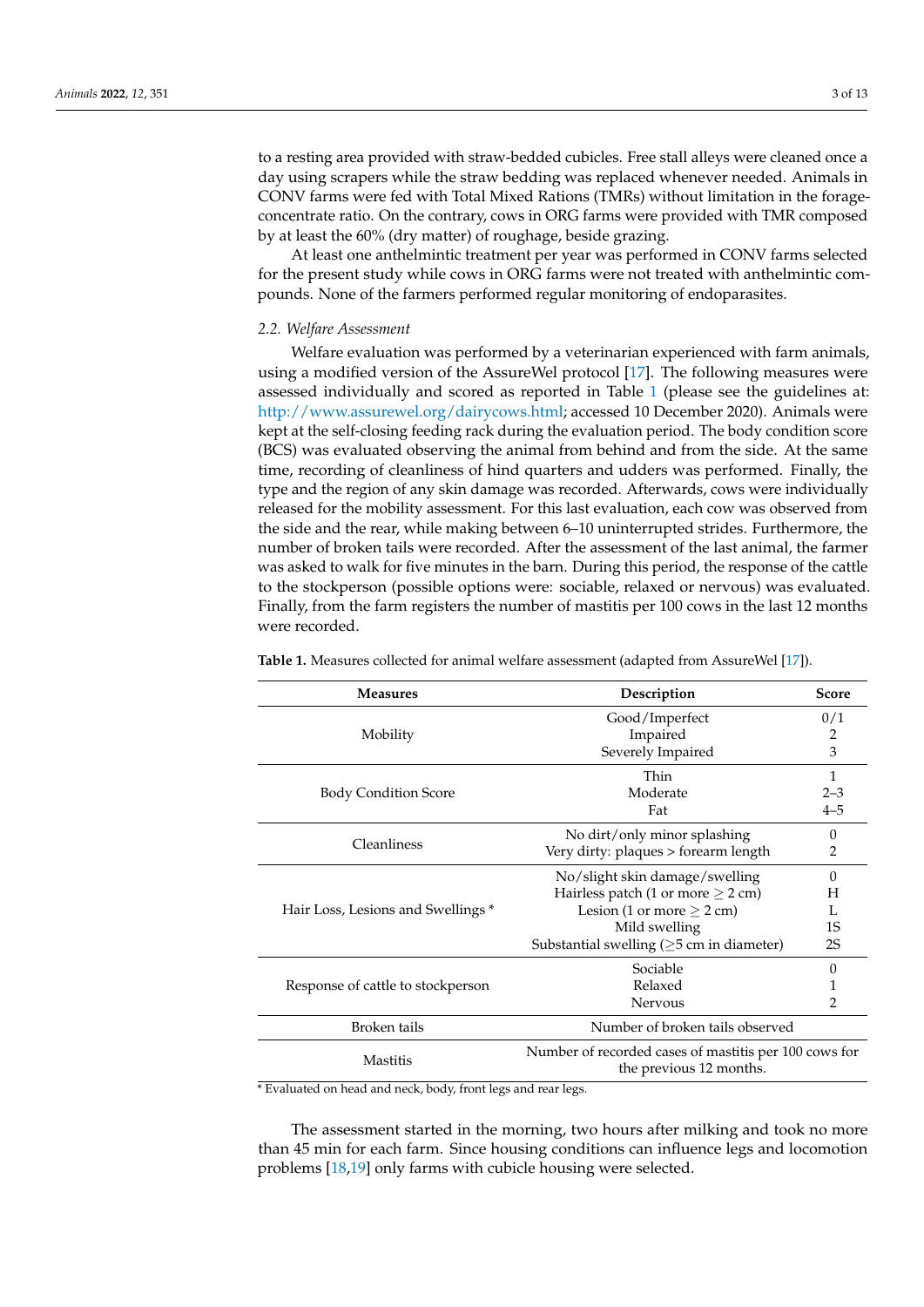Data on the productive performances were obtained from the regional breeders association (AIA) recording, choosing the official monitoring closer to the farm visit. Specifically, the following characteristics of milk variables standardised by AIA in mature equivalents have been evaluated per cow: (i) total milk yield in kg (ME milk), (ii) total fat yield in kg (ME fat), (iii) total protein yield in kg (ME protein). This standardisation represents the individual cumulative 305-day production adjusted for age and month of calving. Moreover, fat and protein percentage were calculated from the ME data.

## *2.4. Parasitological Sampling and Analysis*

A fecal sample was collected from the rectum of each cow. All samples were placed in individual bags, identified, stored at refrigeration temperatures  $(4\degree C)$  and transported to the Laboratory of Parasitology and Parasitic Diseases of the University of Veterinary Medicine of Teramo for examination.

All the samples were analyzed within 24–48 h using conventional copromicroscopic techniques. Specifically, all the faecal samples were examined by qualitative flotation with zinc sulfate (p.s. 1350) solution and by sedimentation method [\[20,](#page-9-19)[21\]](#page-9-20). Stool samples were also tested using a modified McMaster technique, with a sensitivity of 50 oocysts per gram of faeces (OPG)/eggs per gram of faeces (EPG) [\[20\]](#page-9-19).

Parasitic elements were identified based on morphological and morphometrical characteristics by light microscopy, under  $100 \times$  or  $400 \times$  magnification [\[22](#page-9-21)[,23\]](#page-9-22).

#### *2.5. Statistical Analysis*

Data collected for the welfare assessment were grouped for the statistical analysis.

The mobility score variable was grouped in two levels (score 1, 2 and 3 grouped as lame; score 0 considered as not lame) as well as the cleanliness score variable (clean: score 0; unclean: score  $\geq$  1). The same criteria were used to pool the presence of swellings, lesions, or hair loss in the different areas of the body (presence or absence of the alteration) and considered as "skin damage". After a preliminary exploration of the data, the lesions affecting the head, the neck, the body, and the front legs were combined in a single variable while the region of the rear legs was kept as a separate variable.

The variables referred to parasitic infections were grouped into presence/absence of endoparasites (i.e., positive/negative to at least one endoparasite) and into presence/absence of Strongilidae, Coccidia and *Trichuris* spp. (i.e., positive/negative to at least of them).

The effect of the farming system (ORG and CONV) on animal welfare and parasite infection was analysed with Pearson's Chi-squared test (when *p* < 0.05 Cramer's V effect size has been reported). Moreover, the same variables were analysed with Pearson's Chi-squared test to evaluate the effect of parity order. All analyses have been performed with R [\[24\]](#page-9-23).

A logistic model (estimated using ML) was fitted to predict mobility score with farm type, cleanliness, head, and body skin damage (indicated as BodySkinDamage), Rear Leg Skin damage and a new BCS score (considering BCS < 2 as "thin body condition" and values 2:3 as "normal BCS"). Model fit was then evaluated visually through binned residual plot [\[25\]](#page-9-24).

Differences in milk production (ME milk yield in kg) and quality (ME milk fat and protein in kg) were evaluated with multivariate analysis of variance after checking for: normality, multicollinearity, and homogeneity of covariances. Follow-up Welch *t*-test was performed on the dependent variable. Fat and protein percentages, calculated from the ME data, were analysed using Welch *t*-test.

## **3. Results**

## *3.1. Welfare Assessment*

No broken tails were registered and the response of cattle to stockperson was always recorded as either "sociable" or "relaxed".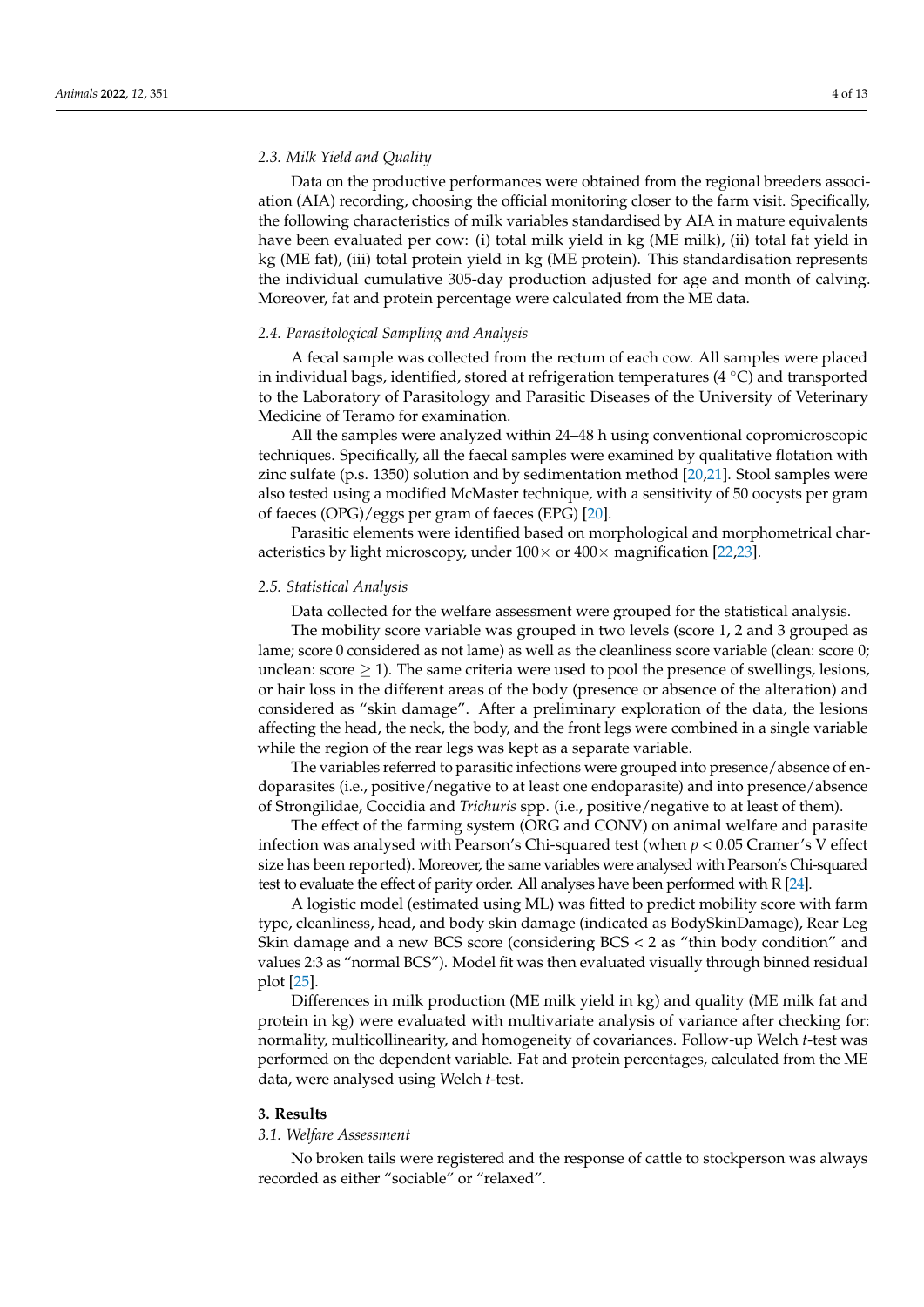The differences in the variables related to animal welfare between the two farming systems (ORG vs. CONV) are reported in Table [2.](#page-4-0)

<span id="page-4-0"></span>**Table 2.** Results of welfare assessment on animals housed in organic (ORG) and conventional (CONV) farms.  $n/tot$  = number of records on the total of assessed animals; % = percentage; mean  $\pm$  sd is referred to single farms within farm type.

|                                        | ORG                                 |                    | <b>CONV</b>                         |                      |
|----------------------------------------|-------------------------------------|--------------------|-------------------------------------|----------------------|
| <b>Welfare Measures</b>                | $n$ /tot $\left(\frac{9}{6}\right)$ | Mean $+$ s.d./Farm | $n$ /tot $\left(\frac{9}{6}\right)$ | mean $\pm$ s.d./Farm |
| Lame animals                           | 29/150(19.3)                        | $5.8 \pm 2.6$      | 41/150(27.3)                        | $9 + 2.4$            |
| Unclean animals                        | 44/150(29.3)                        | $8.8 \pm 2.2$      | 29/150 (19.3)                       | $5.8 \pm 1.1$        |
| Animals with rear leg skin damage      | $15/150(10.0)^{B}$                  | $3 + 0.7$          | $40/150$ (26.7) <sup>A</sup>        | $8 \pm 2.0$          |
| Animals with head and body damage      |                                     |                    |                                     |                      |
| Total                                  | 27/150(18.0)                        | $5.4 \pm 1.1$      | 31/150(20.7)                        | $6.2 + 1.9$          |
| Animals with head and neck skin damage | 5/150(3.3)                          | $1 \pm 0.7$        | 5/150(3.3)                          | $1.2 \pm 1.1$        |
| Animals with body skin damage          | 7/150(4.7)                          | $1.4 \pm 1.1$      | 11/150(7.3)                         | $2 + 1.2$            |
| Animals with front legs skin damage    | 15/150(10.0)                        | $3 + 0.7$          | 14/150(9.3)                         | $3 \pm 0.7$          |
| <b>BCS</b>                             |                                     |                    |                                     |                      |
|                                        | 1/150(0.7)                          | $0.2 \pm 0.4$      | 4/150(2.7)                          | $0.8 \pm 0.4$        |
|                                        | 34/150(22.7)                        | $6.8 \pm 1.9$      | 35/150(23.3)                        | $7 \pm 1.6$          |
| 3                                      | 85/150(56.7)                        | $17 + 3.2$         | 86/150 (57.3)                       | $17.2 + 4.1$         |
| 4                                      | 30/150(20.0)                        | $6 \pm 1.6$        | 25/150(16.7)                        | $6 \pm 2.3$          |

Means with different superscript  $(^{A,B})$  letters were found statistically different with  $p < 0.001$ .

No significant differences were identified between the ORG and CONV farms for lameness, cleanliness, Body Condition Score (BCS) and head and body damage prevalence. The presence of skin damages in the rear legs differed by farm type since 26.7% of the animals in the CONV farm presented at least one lesion in the rear legs, against the 10.0% of the ORG farms  $(X^2(1) = 12.9; p < 0.001;$  Cramer's V = 0.21).

Considering the results from logistic regression (Figure [1\)](#page-4-1) conditions that were found positively associated with impaired mobility were uncleanliness (log-odds = 1.15, 95% CI [0.56, 1.74],  $p < 0.001$ ), presence of lesions in the rear legs (log-odds = 0.66, 95% CI  $[-9.17 \times 10^3, 1.31]$ ,  $p = 0.049$ ) and a BCS with under condition score (log-odds = 1.83,  $95\%$  CI [ $-0.03$ ,  $3.90$ ],  $p = 0.053$ ).

<span id="page-4-1"></span>

Figure 1. Odds-ratios from logistic regression of factors influencing the mobility scores, 95% C.I  $\frac{6}{(25)}$  (\* *p* = 0.053, \*\* *p* < 0.05, \*\*\* *p* < 0.01).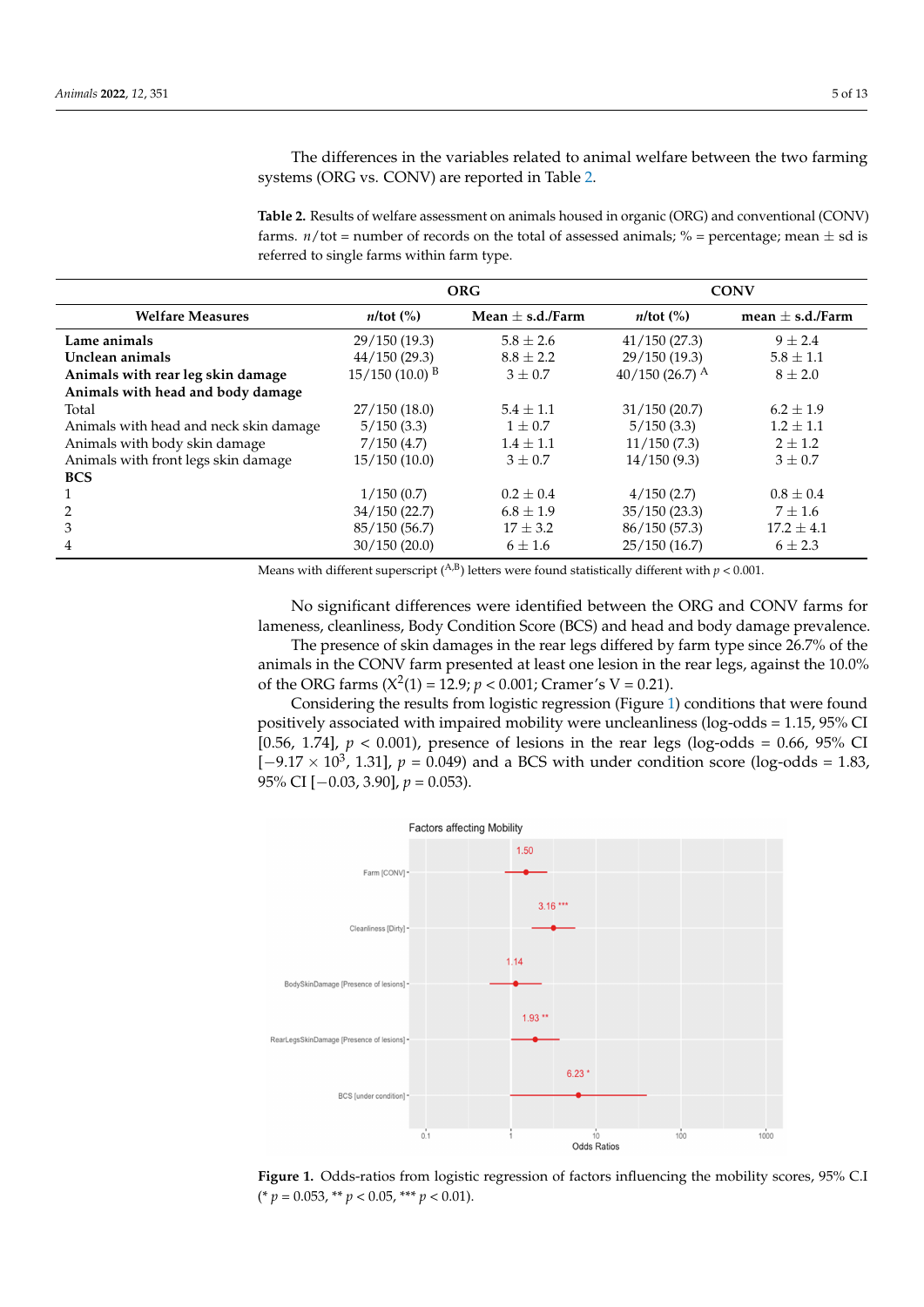The number of recorded cases of mastitis per 100 cows for the previous 12 months for ORG and COV farms were  $3.6 \pm 2.9$  and  $10.8 \pm 4.1$ , respectively. These differences were not found to be statistically significant at the Pearson's Chi-squared test.

## *3.2. Milk Yield and Quality*

ME protein Kg (CONV =  $378.7 \pm 80.7$ ; ORG =  $299.3 \pm 49.9$ ), was removed from the analysis because of the high correlation with ME milk Kg ( $r^2 > 0.8$ ) and thus due to possible problems with multicollinearity in the model. A significant difference was found between the ORG and CONV farms for ME milk (kg) and ME fat (kg)  $(p < 0.001)$ .

No statistically significant differences were found at the Welch-t test for protein percentage by farm type whereas fat percentage was higher in ORGs than in CONV farms (*p* < 0.001).

Differences in milk production and quality between the two farming systems have been reported in Table [3](#page-5-0) and in Figure [2.](#page-5-1)

<span id="page-5-0"></span>**Table 3.** Milk quantity and quality by farm type. Means with different superscript  $(^{A,B})$  letters were found statistically different with *p* < 0.001 at Welch *t*-test. Results are reported as mean ± standard deviation.

| Milk Yield and Quality | <b>CONV</b>                       | <b>ORG</b>                       |
|------------------------|-----------------------------------|----------------------------------|
| ME milk (kg)           | $12047.2 \pm 2635.3$ <sup>A</sup> | $9656.9 \pm 1620.7$ <sup>B</sup> |
| $ME$ fat $(kg)$        | $450.3\pm102.8$ $^{\rm A}$        | 396.6 $\pm$ 66.8 <sup>B</sup>    |
| Fat $(\%)$ *           | $3.7 \pm 0.6$ <sup>B</sup>        | $4.1 \pm 0.6$ <sup>A</sup>       |
| Protein $(\%)$ *       | $3.1 \pm 0.4$                     | $3.1 \pm 0.2$                    |

<span id="page-5-1"></span>\* Fat and protein percentage were calculated from the Mature Equivalent data.





#### *3.3. Parasitological Assessment*

At least one animal tested positive for endoparasites in 4/5 ORG (80%) and 2/5 CONV (40%) farms, respectively. Overall, at least one parasite was found in 10.7% and 8% cows from ORG and CONV farms, respectively (Table [4\)](#page-6-0).

Strongylidae eggs (ORG =  $4\%$ ; CONV = 5.3%) were found in animals from both ORG and CONV farms with no significant statistical differences. *Trichuris* spp eggs were detected in 1 (0.6%) cow from a CONV farm. *Eimeria* spp. oocysts were also found in 6.7% and 5.3% cows from ORG and CONV farms, respectively. Eggs of rumen and liver flukes were not found at the sedimentation test. No significant differences in OPG/EPG values were identified between ORG and CONV farms.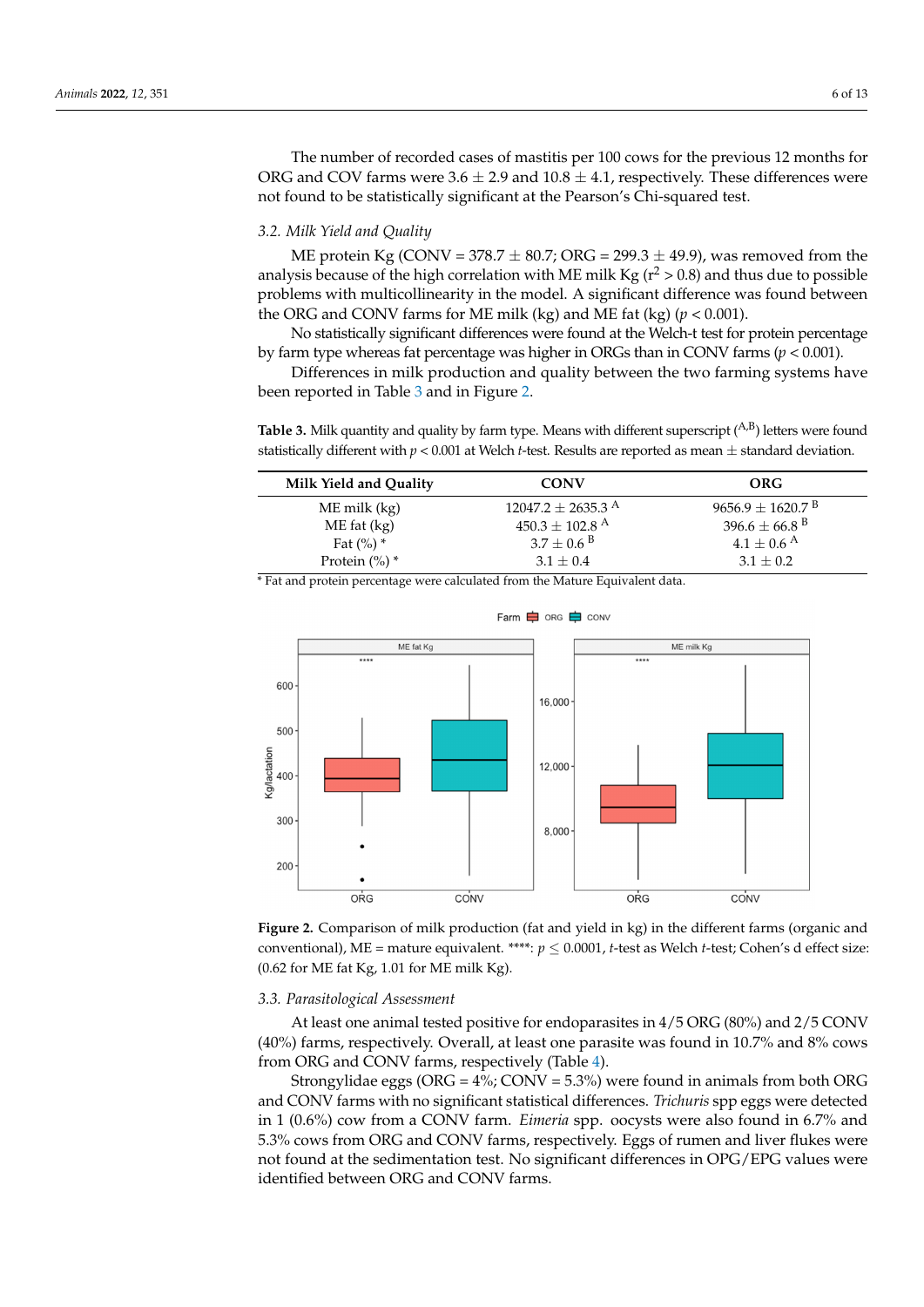|                 | <b>ORG</b>         |              | <b>CONV</b>        |                          | <b>TOTAL</b>                |
|-----------------|--------------------|--------------|--------------------|--------------------------|-----------------------------|
|                 | <b>Flotation</b>   | McMaster     | Flotation          | <b>McMaster</b>          | <b>Flotation</b>            |
|                 | $n/\text{tot}$ (%) | OPG/EPG      | $n/\text{tot}(\%)$ | OPG/EPG                  | $n$ /tot $\left(\% \right)$ |
| Coccidia        | 10/150(6.7)        | $< 50 - 150$ | 8/150(5.3)         | $< 50 - 150$             | 18/300(6)                   |
| Strongilidae    | 6/150(4)           | $< 50 - 50$  | 8/150(5.3)         | $50$                     | 14/300(4.7)                 |
| Trichuris spp.  |                    | -            | 1/150(0.7)         | < 50                     | 1/300(0.3)                  |
| Positive * cows | 16/150(10.7)       | -            | 12/150(8)          | $\overline{\phantom{a}}$ | 28/300(9.3)                 |
| Negative cows   | 134/150(89.3)      | -            | 138 (150/192)      | $\overline{\phantom{0}}$ | 272/300 (90.7)              |

<span id="page-6-0"></span>**Table 4.** Results of the copromicroscopic examinations. Percentage (%) of positive cows and minimum and maximum OPG (oocysts per gram of faeces)/EPG (eggs per gram of faeces). All samples tested negative at the sedimentation technique.

\* Animals infected by one or more parasites.

# **4. Discussion**

## *4.1. Welfare Assessment*

Different welfare indicators have been evaluated, and among these, some differences between the two farming systems were found.

The prevalence of lameness herein obtained is similar to one of the other studies conducted in ORG farms [\[26\]](#page-10-0) and in CONV farms using cubicle housing [\[27\]](#page-10-1). However, no statistically significant differences between farm type were identified in the present study in accordance with the results of Bergman et al. [\[28\]](#page-10-2). Other scientific papers have shown that organic herd management system is associated with a reduction of the incidence of lameness [\[19](#page-9-18)[,29](#page-10-3)[–31\]](#page-10-4). This is likely due to the access to pasture, which in ORG farms must be granted by law [\[4\]](#page-9-3), that can prevent lameness in animals [\[32–](#page-10-5)[34\]](#page-10-6). To support this, Silva et al. [\[35\]](#page-10-7) reported a low prevalence of lameness in cows that had access to pasture on both CONV and ORG farms.

In the present study, animals with BCS < 2 were associated with an increased risk of mild or severe lameness (Figure [1\)](#page-4-1) [\[36](#page-10-8)[–38\]](#page-10-9). Accordingly, a low BCS could be considered a cause of lameness, as it is related to the thickness of the digital cushion [\[39,](#page-10-10)[40\]](#page-10-11). On the other hand, lame animals could be less able to compete with sound herd mates for food intake, and this, when prolonged, can determine a low body condition in affected animals [\[41\]](#page-10-12). Therefore, it is still not clear whether a low BCS may be the cause of higher lameness prevalence or vice versa. The link between the presence of rear legs lesions and lameness has been previously associated with the floor type (if the concrete is either damaged or eroded), the automatic scraper and the presence of pushing or sharp turning near the parlor exit or entrance [\[29\]](#page-10-3). In this study, unclean animals were more prone to lameness. This is in line with the results of previous studies demonstrating that infectious lameness could be attributed to an unhygienic environment [\[42](#page-10-13)[,43\]](#page-10-14).

No statistically significant differences were identified between ORG (with pasture access) and CONV (without pasture access) farms in terms of animal cleanliness. Body dirtiness increases the risk of developing health-related issues such as mastitis [\[44](#page-10-15)[,45\]](#page-10-16) and foot problems [\[46\]](#page-10-17), with a negative impact on productivity. Animal cleanliness can be influenced by several factors such as stall design [\[27\]](#page-10-1), lying surface properties, use of bedding [\[47\]](#page-10-18), herd size [\[48\]](#page-10-19) and pasture access [\[49](#page-10-20)[,50\]](#page-10-21). However, restraining animals from grazing should not be considered the only solution to avoid uncleanliness [\[51\]](#page-10-22). Indeed, the season and environmental and weather conditions are the main factors influencing animal cleanness [\[51\]](#page-10-22). For this study, the data collection was performed in February–March, i.e., during a season generally associated with high precipitation and wet pastures in central Italy. Thus, the absence of statistically significant differences between ORG and CONV farms herein obtained confirms that animal dirtiness cannot be prevented by only restraining animals from grazing.

The data reported in this study suggest that ORG farming has a beneficial impact on rear leg conditions, as lesions in organically managed animals were significantly less frequent than in CONV farms, in accordance with the results of other studies [\[27,](#page-10-1)[28](#page-10-2)[,52](#page-10-23)[–54\]](#page-11-0). An explanation for this association could be due to the pasture access guaranteed to ORG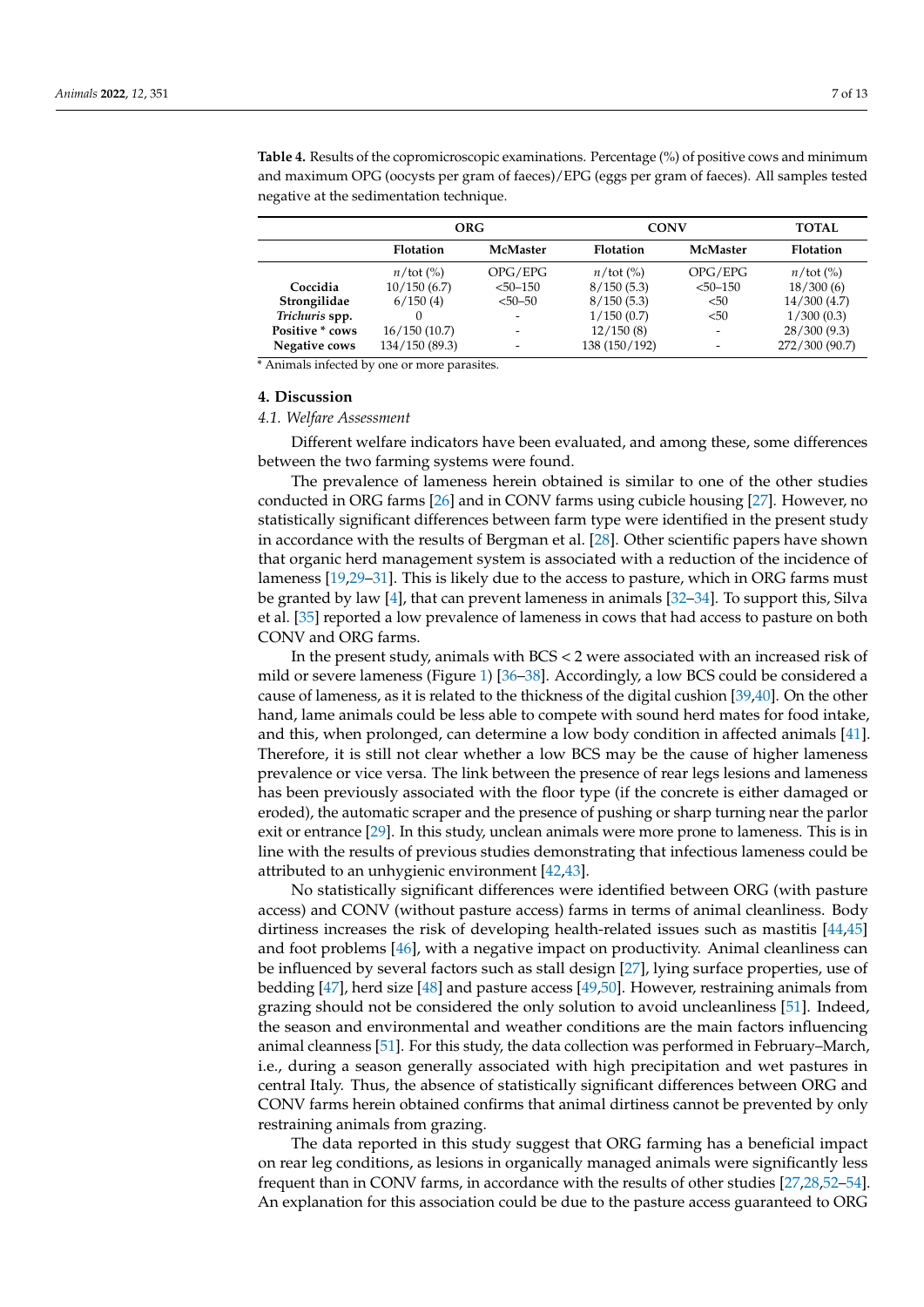farmed animals, as the latter has been reported to be correlated with lower hock and knee lesions [\[32](#page-10-5)[,55](#page-11-1)[,56\]](#page-11-2). Although bedding conditions were similar among farms included in the present study (all farms provided straw-bedded cubicles), it should be taken into account that the presence of lesions in these regions, especially on the hock, is strongly indicative of uncomfortable resting areas (i.e., inappropriate cubicle dimensions, the abrasiveness or hardness of the lying surfaces and improper bedding quality) [\[57\]](#page-11-3). It is worthy to underline that skin damages or alterations reflect an impairment of cow's welfare since they may be painful for the animals themselves and could be the result of repeated conflicts between cows (hierarchy) and their environment [\[27\]](#page-10-1).

BCS is an assessment of the proportion of body fat, and it is included within welfare indicators for dairy cows because it is known to be associated with animal health, reproduction, productivity and historical levels of feed intake, as reviewed by Roche et al. [\[58\]](#page-11-4). The present results show that the BCS of animals was not affected by farm type (i.e., CONV versus ORG), in accordance with previous reports [\[5](#page-9-4)[,59–](#page-11-5)[61\]](#page-11-6). BCS is associated with the correct balance of the feeding requirements [\[62\]](#page-11-7). A major concern in ORG farms regards the risk of severe negative energy due to the limited proportion of concentrate feed related to the legislation [Reg. (UE) 2018/848] [\[4](#page-9-3)[,5](#page-9-4)[,58–](#page-11-4)[60\]](#page-11-8). Furthermore, nutritional deficiencies may also occur in certain areas where the pasture is poor [\[10\]](#page-9-9).

The results of the present study showed no differences between the farming systems in terms of mastitis. While the sample size was limited, the present findings are similar to other studies [\[63,](#page-11-9)[64\]](#page-11-10). Although the literature shows controversial results, some evidence supports that cow managed in ORG systems are less affected by mastitis [\[35,](#page-10-7)[51\]](#page-10-22). One of the major limits is explained by differences in the study design where mastitis are considered either only as clinical or as sub-clinical too. This latter implying the presence of bacteria and the increase of somatic cell count (please, for a detailed review see also Akerfeldt et al. [\[10\]](#page-9-9)).

## *4.2. Milk Yield and Quality*

As expected, the present data show that milk production from ORG reared cows is affected by a reduction in terms of milk yields [\[65](#page-11-11)[–67\]](#page-11-12). In an exhaustive review by Van Wagenberg et al. [\[68\]](#page-11-13), the authors found that, despite the lower milk yield production by ORG farms, these latter had farm-gate price premiums up to 84% above the conventional prices. Still, variable costs and total costs per cow were lower, ending in higher farming income per animal. However, economical comparisons between ORG and CONV in dairy cattle are still controversial and need to be further addressed [\[68\]](#page-11-13).

Contrasting results can be found in the literature for fat and protein content [\[68](#page-11-13)[,69\]](#page-11-14). Particularly, Adler et al. and Rodríguez–Bermúdez et al. [\[70](#page-11-15)[,71\]](#page-11-16) found lower milk production in ORG farms but no differences in protein and fat percentage. Mullen et al. [\[63\]](#page-11-9) found no differences in any of the parameters, while in contrast, Vicini et al. [\[72\]](#page-11-17) found a higher protein content. No significant differences were found in terms of protein percentage, in agreement with Butler et al. [\[73\]](#page-11-18). On the other hand, a higher percentage of fat was found in milk from ORG farms in accordance with Butler et al. and Kouřimská et al. [\[73,](#page-11-18)[74\]](#page-11-19). This difference could be attributable to several factors. For instance, feeding strategies, with access to grazing areas and at least 60% (dry matter) of roughage in daily ration, as stated by the EU legislation for ORG farms [\[4\]](#page-9-3), could represent the main effective factor [\[64,](#page-11-10)[75\]](#page-11-20).

#### *4.3. Parasitological Assessment*

Organic dairy farming systems have been traditionally associated with an increased risk of exposure to a range of pasture born parasites, such as GIN [\[76,](#page-11-21)[77\]](#page-12-0). Moreover, cattle grazing and fed with fresh grass are more likely to be infected with rumen (e.g., *Calicophoron daubneyi*) and liver (e.g., *Fasciola hepatica*) flukes [\[78\]](#page-12-1). Data herein generated demonstrated that there are no significant differences in GI helminthes infections between the two farming systems. These findings are in line with those of other studies showing that in the same geographical areas the prevalence of GIN infections in ORG farms may be similar, or lower, than that reported in CONV ones [\[79](#page-12-2)[,80\]](#page-12-3). Tolerance to GIN may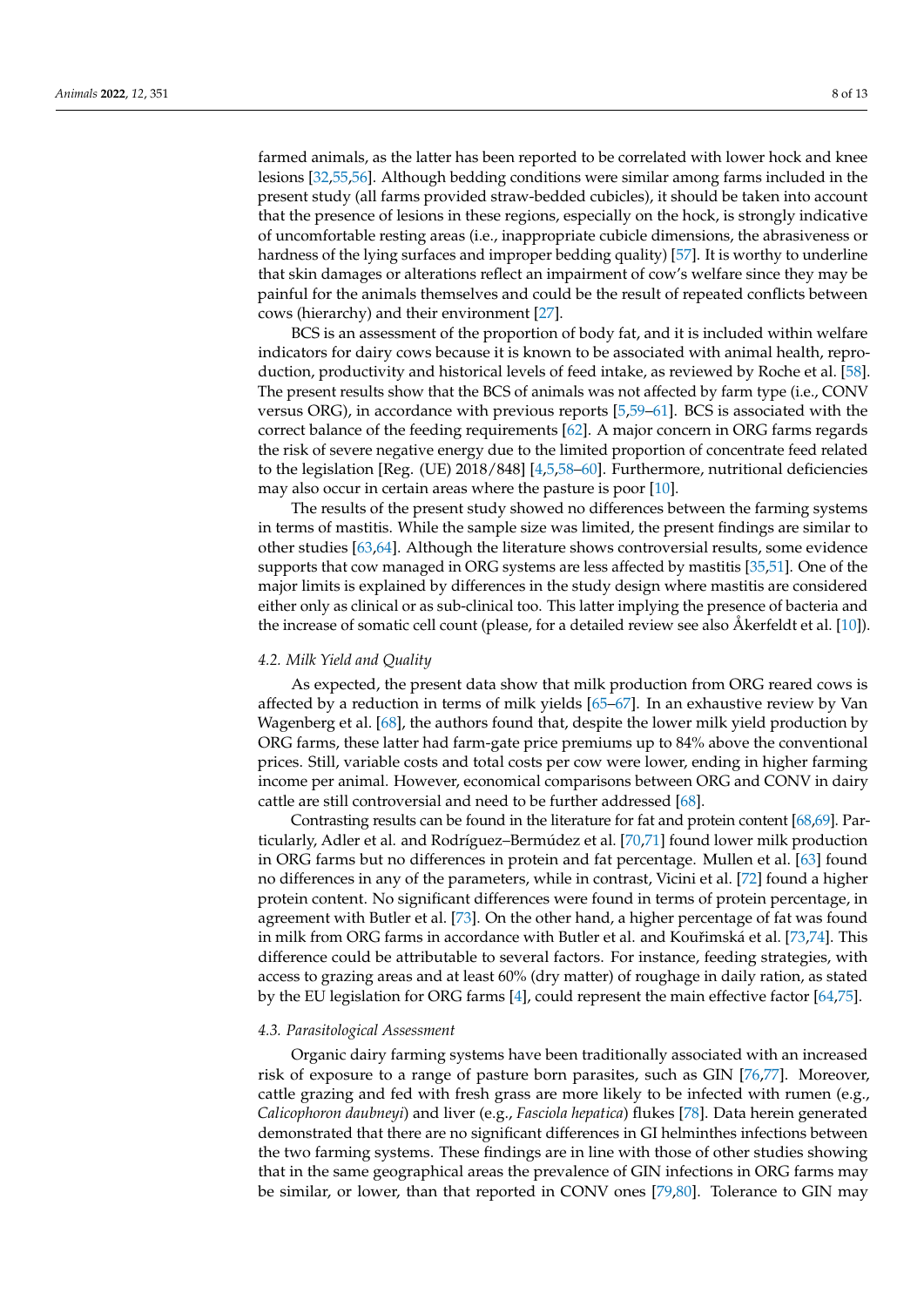be indeed higher in livestock reared on ORG farms due to the continuous exposure to parasite infections that may lead to improved resilience [\[79\]](#page-12-2). The life cycle of rumen and liver flukes requires freshwater gastropods (e.g., different species of Lymnaeidae) which ensures the development of the parasites. Accordingly, their geographic distribution is not homogenous and it is strictly influenced by environmental conditions. On the other hand, the absence of Trematoda in the animal population examined in the present study should be evaluated with caution, considering that the diagnostic sensitivity of copromicroscopy after sedimentation technique is below 100% [\[81\]](#page-12-4).

Despite the small sample size, helminthes and coccidian infections were present in cattle from both ORG and CONV farms, although with an apparent low infection rate. These infections are a potential threat for animal welfare and may cause relevant economic losses. Therefore, further studies are warranted to investigate the distribution of these parasites in a higher number of farms and animals, including both adults and replacement stocks. The actual impact of parasitism on the animal health, welfare and production should also be considered. Specific and sustainable control programs, planned according to different species circulating at the farm level, should be evaluated.

## **5. Conclusions**

In line with the study objective, the similarities and differences between CONV and ORG farming systems in central Italy have been described. In this case study a limited number of farms were assessed for animal welfare, productivity and parasite prevalence. On the whole, allowing animals to pasture, as is requested for ORG farming, did not have a negative impact on animal welfare in the study population, confirming the value on animal welfare desired by the legislation. This was also highlighted by the little differences in parasite prevalence that should orient future research on integrated control measures and targeted selective treatments, also to improve organic production and better respond to the European policy of the European Green Deal [\[1\]](#page-9-0) and the "Farm to Fork" strategy [\[2\]](#page-9-1). Further studies which include a larger number of farms could investigate those topics in more detail.

**Author Contributions:** Conceptualization, A.D.C., G.V., J.D.P. and M.C.; methodology, A.D.C., B.P., J.D.P. and M.C.; formal analysis, L.L., M.C.; investigation, A.D.C., J.D.P., L.L., M.C. and S.M.; data curation, M.C. and L.L.; writing—original draft preparation, A.D.C., L.L. and M.C.; writing—review and editing, A.D.C., B.P., J.D.P., L.L., M.C., S.M.; visualization, A.D.C., B.P., G.V., J.D.P., L.L., M.C. and S.M.; supervision, A.D.C., G.V. and M.C.; project administration, A.D.C. and M.C.; funding acquisition, A.D.C., G.V., J.D.P. and M.C. All authors have read and agreed to the published version of the manuscript.

**Funding:** The present study had been founded by the University of Teramo, Italy (Founds for Basic Research Activities—FARBID) and by the Italian Ministry for Education, University and Research (Project "Demetra, Dipartimenti di Eccellenza 2018-2022, CUP\_C46C18000530001). M.C. acknowledges funding from the Ministry of University and Research and European Social Fund (PON-AIM1857439-1).

**Institutional Review Board Statement:** The present study has been reviewed by the Ethical Commission from the Faculty of Veterinary Medicine, University of Teramo and did not require any authorization under the EU Directive 2010/63. The sample was obtained from cows undergoing a routine veterinary faeces collection for parasitological diagnosis. Still for animal welfare assessment animals were observed without any restriction.

**Informed Consent Statement:** Informed consent was obtained from all subjects involved in the study.

**Data Availability Statement:** The data presented in this study are available on request from the corresponding author.

**Acknowledgments:** The authors would like to acknowledge all the farmers that participated in the study.

**Conflicts of Interest:** The authors declare no conflict of interest.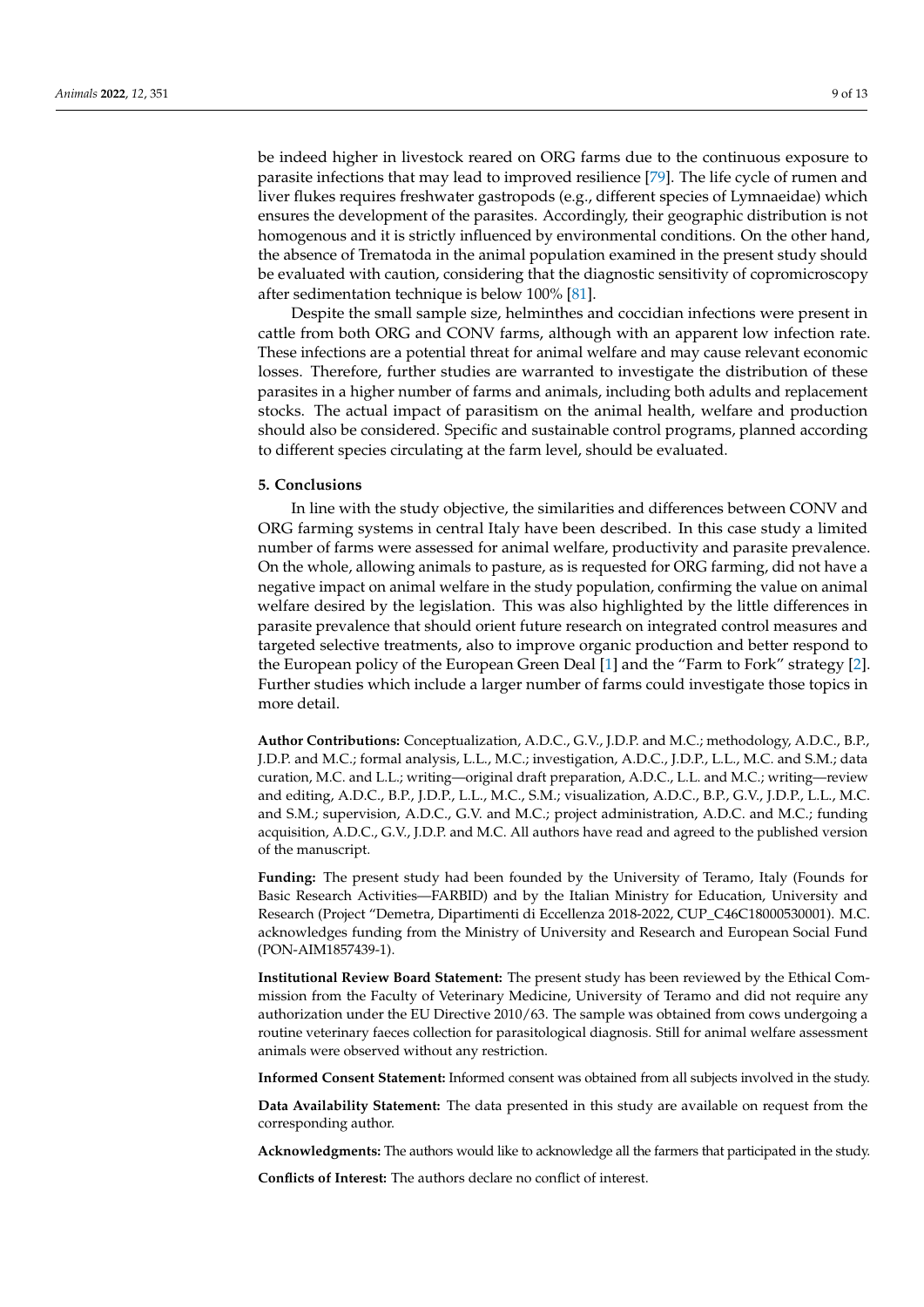## **References**

- <span id="page-9-0"></span>1. European Commission. Communication from the Commission to the European Parliament, the European Council, the Council, the European Economic and Social Committee and the Committee of the Regions: The European Green Deal. Communication No. COM/2019/640. Brussels. 2019. Available online: [https://eur-lex.europa.eu/legal-content/EN/TXT/?uri=COM%3A2019%](https://eur-lex.europa.eu/legal-content/EN/TXT/?uri=COM%3A2019%3A640%3AFIN) [3A640%3AFIN](https://eur-lex.europa.eu/legal-content/EN/TXT/?uri=COM%3A2019%3A640%3AFIN) (accessed on 25 November 2021).
- <span id="page-9-1"></span>2. European Commission. Communication from The European Commission to The European Parliament, the European Economic and Social Committee and The Committee of The Regions: A Farm to Fork Strategy for Fair, Healthy and Environmentally-Friendly Food System. Communication No. COM/2020/381. Brussels. 2020. Available online: [https://eur-lex.europa.eu/legal](https://eur-lex.europa.eu/legal-content/EN/TXT/?uri=CELEX%3A52020DC0381)[content/EN/TXT/?uri=CELEX%3A52020DC0381](https://eur-lex.europa.eu/legal-content/EN/TXT/?uri=CELEX%3A52020DC0381) (accessed on 25 November 2021).
- <span id="page-9-2"></span>3. SINAB Bio in Cifre 2020. Available online: <http://www.sinab.it/sites/default/files/share/BIO%20IN%20CIFRE%202020.pdf> (accessed on 1 December 2021).
- <span id="page-9-3"></span>4. European Parliament; The Council of the European Union. Regulation (Eu) 2018/848 of the European Parliament and of the Council of 30 May 2018 on Organic Production and Labelling of Organic Products and Repealing Council Regulation (EC) No 834/2007. *J. Eur. Union* **2018**, *150*, 1–92.
- <span id="page-9-4"></span>5. Blanco-Penedo, I.; Fall, N.; Emanuelson, U. Effects of Turning to 100% Organic Feed on Metabolic Status of Swedish Organic Dairy Cows. *Livest. Sci.* **2012**, *143*, 242–248. [\[CrossRef\]](http://doi.org/10.1016/j.livsci.2011.09.023)
- <span id="page-9-5"></span>6. Special Eurobarometer 504. In *Europeans, Agriculture and the CAP*; European Commission: Brussels, Belgium, 2020. Available online: <https://europa.eu/eurobarometer/surveys/detail/2229> (accessed on 10 December 2021).
- <span id="page-9-6"></span>7. Wallenbeck, A.; Rousing, T.; Sørensen, J.T.; Bieber, A.; Spengler Neff, A.; Fuerst-Waltl, B.; Winckler, C.; Peiffer, C.; Steininger, F.; Simantke, C.; et al. Characteristics of Organic Dairy Major Farm Types in Seven European Countries. *Org. Agric.* **2019**, *9*, 275–291. [\[CrossRef\]](http://doi.org/10.1007/s13165-018-0227-9)
- <span id="page-9-7"></span>8. Reijs, J.W.; Daatselaar, C.H.G.; Helming, J.F.M.; Jager, J.H.; Beldman, A.C.G. *Grazing Dairy Cows in North-West Europe: Economic* Farm Performance and Future Developments with Emphasis on the Dutch Situation; LEI Wageningen UR: Wageningen, The Netherlands, 2013, ISBN 978-90-8615-637-5.
- <span id="page-9-8"></span>9. IFOAM Principles of Organic Agriculture. Available online: [https://wwwifoambio/sites/default/files/poa\\_english\\_webpdf](https://wwwifoambio/sites/default/files/poa_english_webpdf) (accessed on 1 December 2021).
- <span id="page-9-9"></span>10. Åkerfeldt, M.P.; Gunnarsson, S.; Bernes, G.; Blanco-Penedo, I. Health and Welfare in Organic Livestock Production Systems—A Systematic Mapping of Current Knowledge. *Org. Agric.* **2021**, *11*, 105–132. [\[CrossRef\]](http://doi.org/10.1007/s13165-020-00334-y)
- <span id="page-9-10"></span>11. Wagner, K.; Brinkmann, J.; Bergschmidt, A.; Renziehausen, C.; March, S. The Effects of Farming Systems (Organic vs. Conventional) on Dairy Cow Welfare, Based on the Welfare Quality® Protocol. *Animal* **2021**, *15*, 100301. [\[CrossRef\]](http://doi.org/10.1016/j.animal.2021.100301)
- <span id="page-9-11"></span>12. Charlier, J.; Rinaldi, L.; Musella, V.; Ploeger, H.W.; Chartier, C.; Vineer, H.R.; Hinney, B.; von Samson-Himmelstjerna, G.; Băcescu, B.; Mickiewicz, M.; et al. Initial Assessment of the Economic Burden of Major Parasitic Helminth Infections to the Ruminant Livestock Industry in Europe. *Prev. Vet. Med.* **2020**, *182*, 105103. [\[CrossRef\]](http://doi.org/10.1016/j.prevetmed.2020.105103)
- <span id="page-9-12"></span>13. Rose Vineer, H.; Morgan, E.R.; Hertzberg, H.; Bartley, D.J.; Bosco, A.; Charlier, J.; Chartier, C.; Claerebout, E.; De Waal, T.; Hendrickx, G.; et al. Increasing Importance of Anthelmintic Resistance in European Livestock: Creation and Meta-Analysis of an Open Database. *Parasite* **2020**, *27*, 69. [\[CrossRef\]](http://doi.org/10.1051/parasite/2020062)
- <span id="page-9-13"></span>14. Vercruysse, J.; Dijk, V.; Morgan, J.; Geary, E.R.; Samson-Himmelstjerna, V.; Claerebout, E. Control of Helminth Ruminant Infections by 2030. *Parasitology* **2018**, *145*, 1655–1664. [\[CrossRef\]](http://doi.org/10.1017/S003118201700227X)
- <span id="page-9-14"></span>15. ANAFIBJ. Statistiche Nazionali. Available online: <http://www.anafi.it/it/pubblicazioni-statistiche/statistiche-nazionali-2019> (accessed on 1 December 2021).
- <span id="page-9-15"></span>16. Italian Statistic Institute: Istituto Nazionale di Statistica (ISTAT); Caratteristiche Strutturali delle Aziende Agricole. 6◦ Censimento Generale Dell'agricoltura. 2010. Available online: [https://www.istat.it/it/files/2011/03/1425-12\\_Vol\\_VI\\_Cens\\_Agricoltura\\_](https://www.istat.it/it/files/2011/03/1425-12_Vol_VI_Cens_Agricoltura_INT_CD_1_Trimboxes_ipp.pdf) [INT\\_CD\\_1\\_Trimboxes\\_ipp.pdf](https://www.istat.it/it/files/2011/03/1425-12_Vol_VI_Cens_Agricoltura_INT_CD_1_Trimboxes_ipp.pdf) (accessed on 10 December 2020).
- <span id="page-9-16"></span>17. AssureWel Dairy Cows. Available online: <http://www.assurewel.org/dairycows.html> (accessed on 1 December 2021).
- <span id="page-9-17"></span>18. EFSA. Scientific Opinion on Welfare of Dairy Cows in Relation to Leg and Locomotion Problems Based on a Risk Assessment with Special Reference to the Impact of Housing, Feeding, Management and Genetic Selection. *EFSA J.* **2009**, *7*, 1142. [\[CrossRef\]](http://doi.org/10.2903/j.efsa.2009.1142)
- <span id="page-9-18"></span>19. Rutherford, K.M.D.; Langford, F.M.; Jack, M.C.; Sherwood, L.; Lawrence, A.B.; Haskell, M.J. Lameness Prevalence and Risk Factors in Organic and Non-Organic Dairy Herds in the United Kingdom. *Vet. J.* **2009**, *180*, 95–105. [\[CrossRef\]](http://doi.org/10.1016/j.tvjl.2008.03.015)
- <span id="page-9-19"></span>20. MAAF. *Manual of Veterinary Parasitological Laboratory Techniques*; Ministry of Agriculture, Fisheries and Food (MAFF), Her Majesty's Stationary Office: London, UK, 1986.
- <span id="page-9-20"></span>21. Sloss, M.; Kemp, R.; Zajac, A.; American Association of Veterinary Parasitologists. *Veterinary Clinical Parasitology*; Iowa State University Press: Ames, IA, USA, 1994; ISBN 978-0813817330.
- <span id="page-9-21"></span>22. Verocai, G.; Chaudhry, U.; Lejeune, M. Diagnostic Methods for Detecting Internal Parasites of Livestock. *Vet. Clin. N. Am. Food Anim. Pract.* **2020**, *36*, 125–143. [\[CrossRef\]](http://doi.org/10.1016/j.cvfa.2019.12.003) [\[PubMed\]](http://www.ncbi.nlm.nih.gov/pubmed/32029179)
- <span id="page-9-22"></span>23. Zajac, A.; Conboy, G.A. *Review of Veterinary Clinical Parasitology*, 8th ed.; Wiley Blackwell: Danvers, MA, USA, 2012; ISBN 978-0-8138-2053-8.
- <span id="page-9-23"></span>24. R Core Team. *R: A Language and Environment for Statistical Computing*; R Foundation for Statistical Computing: Vienna, Austria, 2021.
- <span id="page-9-24"></span>25. Gelman, A.; Su, Y.-S. Arm: Data Analysis Using Regression and Multilevel/Hierarchical Models; R Package Version 1.11-2; Cambridge University Press: Cambridge, UK, 2006.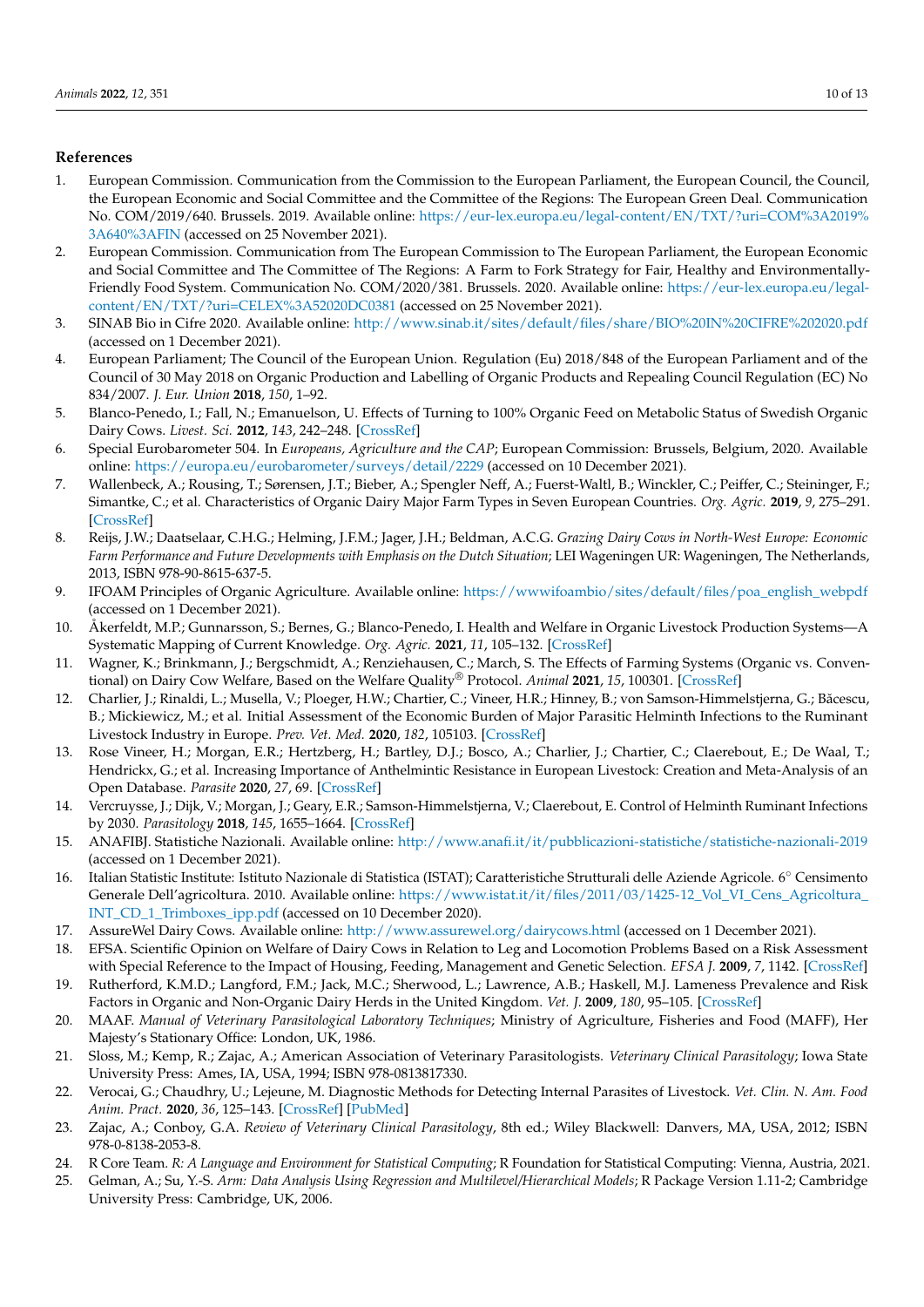- <span id="page-10-0"></span>26. Sjöström, K.; Fall, N.; Blanco-Penedo, I.; Duval, J.E.; Krieger, M.; Emanuelson, U. Lameness Prevalence and Risk Factors in Organic Dairy Herds in Four European Countries. *Livest. Sci.* **2018**, *208*, 44–50. [\[CrossRef\]](http://doi.org/10.1016/j.livsci.2017.12.009)
- <span id="page-10-1"></span>27. Blanco-Penedo, I.; Ouweltjes, W.; Ofner-Schröck, E.; Brügemann, K.; Emanuelson, U. Symposium Review: Animal Welfare in Free-Walk Systems in Europe. *J. Dairy Sci.* **2020**, *103*, 5773–5782. [\[CrossRef\]](http://doi.org/10.3168/jds.2019-17315) [\[PubMed\]](http://www.ncbi.nlm.nih.gov/pubmed/32089316)
- <span id="page-10-2"></span>28. Bergman, M.A.; Richert, R.M.; Cicconi-Hogan, K.M.; Gamroth, M.J.; Schukken, Y.H.; Stiglbauer, K.E.; Ruegg, P.L. Comparison of Selected Animal Observations and Management Practices Used to Assess Welfare of Calves and Adult Dairy Cows on Organic and Conventional Dairy Farms. *J. Dairy Sci.* **2014**, *97*, 4269–4280. [\[CrossRef\]](http://doi.org/10.3168/jds.2013-7766) [\[PubMed\]](http://www.ncbi.nlm.nih.gov/pubmed/24819133)
- <span id="page-10-3"></span>29. Barker, Z.E.; Leach, K.A.; Whay, H.R.; Bell, N.J.; Main, D.C.J. Assessment of Lameness Prevalence and Associated Risk Factors in Dairy Herds in England and Wales. *J. Dairy Sci.* **2010**, *93*, 932–941. [\[CrossRef\]](http://doi.org/10.3168/jds.2009-2309)
- 30. Dippel, S.; Dolezal, M.; Brenninkmeyer, C.; Brinkmann, J.; March, S.; Knierim, U.; Winckler, C. Risk Factors for Lameness in Freestall-Housed Dairy Cows across Two Breeds, Farming Systems, and Countries. *J. Dairy Sci.* **2009**, *92*, 5476–5486. [\[CrossRef\]](http://doi.org/10.3168/jds.2009-2288)
- <span id="page-10-4"></span>31. Richert, R.; Cicconi, K.; Gamroth, M.; Schukken, Y.; Stiglbauer, K.; Ruegg, P. Perceptions and Risk Factors for Lameness on Organic and Small Conventional Dairy Farms. *J. Dairy Sci.* **2013**, *96*, 5018–5026. [\[CrossRef\]](http://doi.org/10.3168/jds.2012-6257)
- <span id="page-10-5"></span>32. Haskell, M.J.; Rennie, L.J.; Bowell, V.A.; Bell, M.J.; Lawrence, A.B. Housing System, Milk Production, and Zero-Grazing Effects on Lameness and Leg Injury in Dairy Cows. *J. Dairy Sci.* **2006**, *89*, 4259–4266. [\[CrossRef\]](http://doi.org/10.3168/jds.S0022-0302(06)72472-9)
- 33. Hernandez-Mendo, O.; Von Keyserlingk, M.A.G.; Veira, D.M.; Weary, D.M. Effects of Pasture on Lameness in Dairy Cows. *J. Dairy Sci.* **2007**, *90*, 1209–1214. [\[CrossRef\]](http://doi.org/10.3168/jds.S0022-0302(07)71608-9)
- <span id="page-10-6"></span>34. Duval, E.; von Keyserlingk, M.A.G.; Lecorps, B. Organic Dairy Cattle: Do European Union Regulations Promote Animal Welfare? *Animals* **2020**, *10*, 1786. [\[CrossRef\]](http://doi.org/10.3390/ani10101786)
- <span id="page-10-7"></span>35. Silva, J.B.; Fagundes, G.M.; Soares, J.P.G.; Fonseca, A.H.; Muir, J.P. A Comparative Study of Production Performance and Animal Health Practices in Organic and Conventional Dairy Systems. *Trop. Anim. Health Prod.* **2014**, *46*, 1287–1295. [\[CrossRef\]](http://doi.org/10.1007/s11250-014-0642-1) [\[PubMed\]](http://www.ncbi.nlm.nih.gov/pubmed/25015183)
- <span id="page-10-8"></span>36. Randall, L.V.; Green, M.J.; Chagunda, M.G.G.; Mason, C.; Archer, S.C.; Green, L.E.; Huxley, J.N. Low Body Condition Predisposes Cattle to Lameness: An 8-Year Study of One Dairy Herd. *J. Dairy Sci.* **2015**, *98*, 3766–3777. [\[CrossRef\]](http://doi.org/10.3168/jds.2014-8863) [\[PubMed\]](http://www.ncbi.nlm.nih.gov/pubmed/25828666)
- 37. Randall, L.V.; Green, M.J.; Green, L.E.; Chagunda, M.G.G.; Mason, C.; Archer, S.C.; Huxley, J.N. The Contribution of Previous Lameness Events and Body Condition Score to the Occurrence of Lameness in Dairy Herds: A Study of 2 Herds. *J. Dairy Sci.* **2018**, *101*, 1311–1324. [\[CrossRef\]](http://doi.org/10.3168/jds.2017-13439)
- <span id="page-10-9"></span>38. Sadiq, M.B.; Ramanoon, S.Z.; Mossadeq, W.M.S.; Mansor, R.; Syed-Hussain, S.S. Association between Lameness and Indicators of Dairy Cow Welfare Based on Locomotion Scoring, Body and Hock Condition, Leg Hygiene and Lying Behavior. *Animals* **2017**, *7*, 79. [\[CrossRef\]](http://doi.org/10.3390/ani7110079) [\[PubMed\]](http://www.ncbi.nlm.nih.gov/pubmed/29113033)
- <span id="page-10-10"></span>39. Bicalho, R.C.; Machado, V.S.; Caixeta, L.S. Lameness in Dairy Cattle: A Debilitating Disease or a Disease of Debilitated Cattle? A Cross-Sectional Study of Lameness Prevalence and Thickness of the Digital Cushion. *J. Dairy Sci.* **2009**, *92*, 3175–3184. [\[CrossRef\]](http://doi.org/10.3168/jds.2008-1827) [\[PubMed\]](http://www.ncbi.nlm.nih.gov/pubmed/19757545)
- <span id="page-10-11"></span>40. Oehm, A.W.; Knubben-Schweizer, G.; Rieger, A.; Stoll, A.; Hartnack, S. A Systematic Review and Meta-Analyses of Risk Factors Associated with Lameness in Dairy Cows. *BMC Vet. Res.* **2019**, *15*, 346. [\[CrossRef\]](http://doi.org/10.1186/s12917-019-2095-2) [\[PubMed\]](http://www.ncbi.nlm.nih.gov/pubmed/31619239)
- <span id="page-10-12"></span>41. Beer, G.; Alsaaod, M.; Starke, A.; Schuepbach-Regula, G.; Müller, H.; Kohler, P.; Steiner, A. Use of Extended Characteristics of Locomotion and Feeding Behavior for Automated Identification of Lame Dairy Cows. *PLoS ONE* **2016**, *11*, e0155796. [\[CrossRef\]](http://doi.org/10.1371/journal.pone.0155796)
- <span id="page-10-13"></span>42. Kathambi, E.K.; Vanleeuwen, J.A.; Gitau, G.K.; Kamunde, C. Risk Factors Associated with Cows' Lying Time, Stall and Cows' Own Cleanliness in Smallholder Dairy Farms in Kenya. *Vet. World* **2019**, *12*, 1085–1092. [\[CrossRef\]](http://doi.org/10.14202/vetworld.2019.1085-1092)
- <span id="page-10-14"></span>43. Solano, L.; Barkema, H.W.; Pickel, C.; Orsel, K. Effectiveness of a Standardized Footbath Protocol for Prevention of Digital Dermatitis. *J. Dairy Sci.* **2017**, *100*, 1295–1307. [\[CrossRef\]](http://doi.org/10.3168/jds.2016-11464)
- <span id="page-10-15"></span>44. De Pinho Manzi, M.; Nóbrega, D.B.; Faccioli, P.Y.; Troncarelli, M.Z.; Menozzi, B.D.; Langoni, H. Relationship between Teat-End Condition, Udder Cleanliness and Bovine Subclinical Mastitis. *Res. Vet. Sci.* **2012**, *93*, 430–434. [\[CrossRef\]](http://doi.org/10.1016/j.rvsc.2011.05.010)
- <span id="page-10-16"></span>45. Tongel, P.; Brouček, J. Influence of Hygienic Condition on Prevalence of Mastitis and Lameness in Dairy Cows. *Slovak J. Anim. Sci.* **2010**, *2*, 95–99.
- <span id="page-10-17"></span>46. Hultgren, J.; Bergsten, C. Effects of a Rubber-Slatted Flooring System on Cleanliness and Foot Health in Tied Dairy Cows. *Prev. Vet. Med.* **2001**, *52*, 75–89. [\[CrossRef\]](http://doi.org/10.1016/S0167-5877(01)00237-9)
- <span id="page-10-18"></span>47. Norring, M.; Manninen, E.; De Passillé, A.M.; Rushen, J.; Munksgaard, L.; Saloniemi, H. Effects of Sand and Straw Bedding on the Lying Behavior, Cleanliness, and Hoof and Hock Injuries of Dairy Cows. *J. Dairy Sci.* **2008**, *91*, 570–576. [\[CrossRef\]](http://doi.org/10.3168/jds.2007-0452) [\[PubMed\]](http://www.ncbi.nlm.nih.gov/pubmed/18218743)
- <span id="page-10-19"></span>48. Ruud, L.E.; Bøe, K.E.; Østerås, O. Risk Factors for Dirty Dairy Cows in Norwegian Freestall Systems. *J. Dairy Sci.* **2010**, *93*, 5216–5224. [\[CrossRef\]](http://doi.org/10.3168/jds.2010-3321) [\[PubMed\]](http://www.ncbi.nlm.nih.gov/pubmed/20965336)
- <span id="page-10-20"></span>49. Nielsen, B.H.; Thomsen, P.T.; Sørensen, J.T. Identifying Risk Factors for Poor Hind Limb Cleanliness in Danish Loose-Housed Dairy Cows. *Animal* **2011**, *5*, 1613–1619. [\[CrossRef\]](http://doi.org/10.1017/S1751731111000905)
- <span id="page-10-21"></span>50. Schuppli, C.A.; von Keyserlingk, M.A.G.; Weary, D.M. Access to Pasture for Dairy Cows: Responses from an Online Engagement. *J. Anim. Sci.* **2014**, *92*, 5185–5192. [\[CrossRef\]](http://doi.org/10.2527/jas.2014-7725)
- <span id="page-10-22"></span>51. Ellis, K.A.; Innocent, G.T.; Mihm, M.; Cripps, P.; McLean, W.G.; Howard, C.V.; Grove-White, D. Dairy Cow Cleanliness and Milk Quality on Organic and Conventional Farms in the UK. *J. Dairy Res.* **2007**, *74*, 302–310. [\[CrossRef\]](http://doi.org/10.1017/S002202990700249X)
- <span id="page-10-23"></span>52. Adams, A.; Lombard, J.; Fossler, C.; Román-Muñiz, I.; Kopral, C. Associations between Housing and Management Practices and the Prevalence of Lameness, Hock Lesions, and Thin Cows on US Dairy Operations. *J. Dairy Sci.* **2017**, *100*, 2119–2136. [\[CrossRef\]](http://doi.org/10.3168/jds.2016-11517)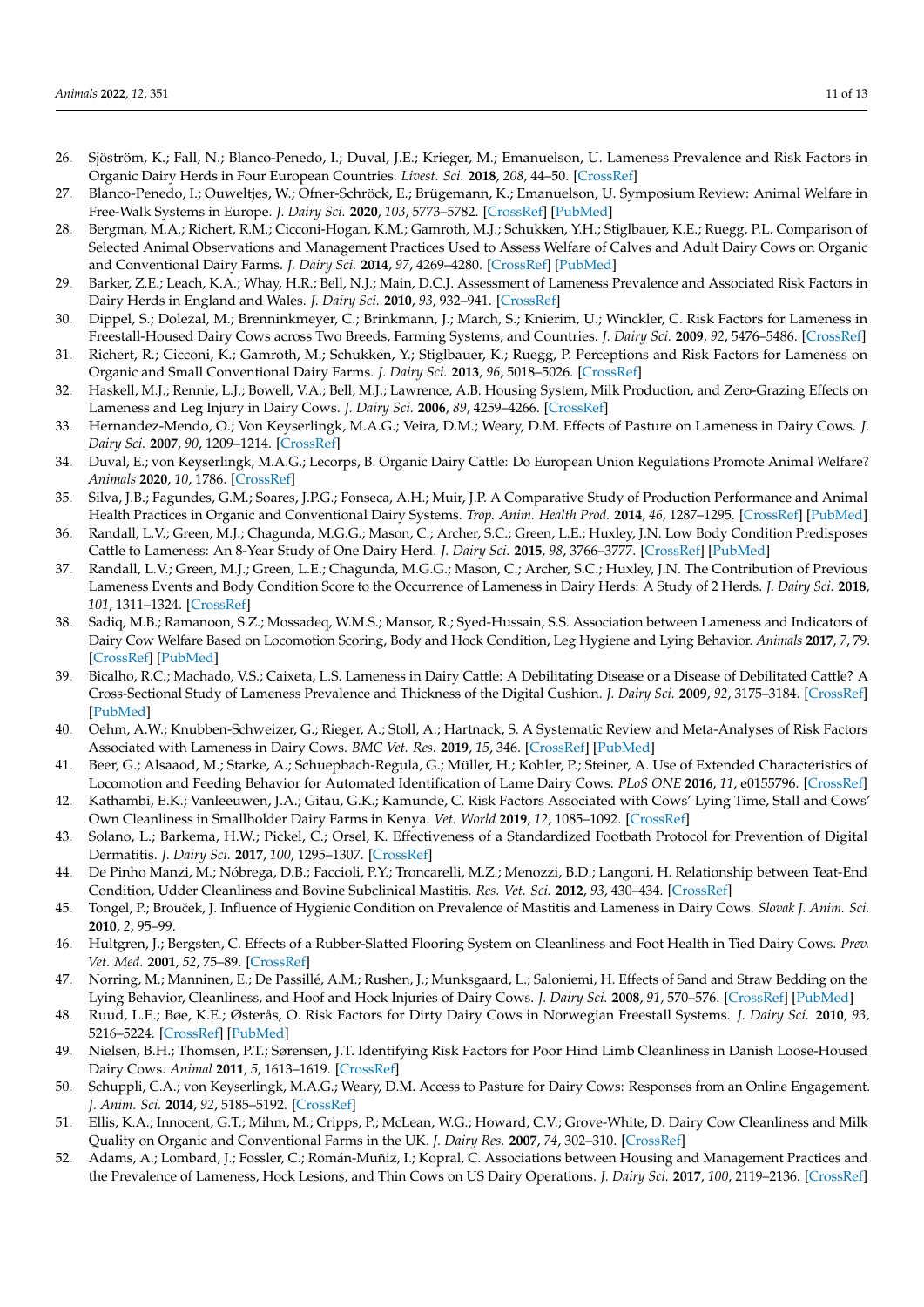- 53. Kielland, C.; Ruud, L.E.; Zanella, A.J.; Østerås, O. Prevalence and Risk Factors for Skin Lesions on Legs of Dairy Cattle Housed in Freestalls in Norway. *J. Dairy Sci.* **2009**, *92*, 5487–5496. [\[CrossRef\]](http://doi.org/10.3168/jds.2009-2293)
- <span id="page-11-0"></span>54. Rutherford, K.M.D.; Langford, F.M.; Jack, M.C.; Sherwood, L.; Lawrence, A.B.; Haskell, M.J. Hock Injury Prevalence and Associated Risk Factors on Organic and Nonorganic Dairy Farms in the United Kingdom. *J. Dairy Sci.* **2008**, *91*, 2265–2274. [\[CrossRef\]](http://doi.org/10.3168/jds.2007-0847)
- <span id="page-11-1"></span>55. Burow, E.; Thomsen, P.T.; Rousing, T.; Sørensen, J.T. Daily Grazing Time as a Risk Factor for Alterations at the Hock Joint Integument in Dairy Cows. *Animal* **2013**, *7*, 160–166. [\[CrossRef\]](http://doi.org/10.1017/S1751731112001395)
- <span id="page-11-2"></span>56. Jewell, M.T.; Cameron, M.; Spears, J.; McKenna, S.L.; Cockram, M.S.; Sanchez, J.; Keefe, G.P. Prevalence of Hock, Knee, and Neck Skin Lesions and Associated Risk Factors in Dairy Herds in the Maritime Provinces of Canada. *J. Dairy Sci.* **2019**, *102*, 3376–3391. [\[CrossRef\]](http://doi.org/10.3168/jds.2018-15080) [\[PubMed\]](http://www.ncbi.nlm.nih.gov/pubmed/30738676)
- <span id="page-11-3"></span>57. Potterton, S.L.; Green, M.J.; Harris, J.; Millar, K.M.; Whay, H.R.; Huxley, J.N. Risk Factors Associated with Hair Loss, Ulceration, and Swelling at the Hock in Freestall-Housed UK Dairy Herds. *J. Dairy Sci.* **2011**, *94*, 2952–2963. [\[CrossRef\]](http://doi.org/10.3168/jds.2010-4084) [\[PubMed\]](http://www.ncbi.nlm.nih.gov/pubmed/21605765)
- <span id="page-11-4"></span>58. Roche, J.R.; Friggens, N.C.; Kay, J.K.; Fisher, M.W.; Stafford, K.J.; Berry, D.P. Body Condition Score and Its Association with Dairy Cow Productivity, Health, and Welfare. *J. Dairy Sci.* **2009**, *92*, 5769–5801. [\[CrossRef\]](http://doi.org/10.3168/jds.2009-2431) [\[PubMed\]](http://www.ncbi.nlm.nih.gov/pubmed/19923585)
- <span id="page-11-5"></span>59. Fall, N.; Grohn, Y.T.; Forslund, K.; Essen-Gustafsson, B.; Niskanen, R.; Emanuelson, U. An Observational Study on Early-Lactation Metabolic Profiles in Swedish Organically and Conventionally Managed Dairy Cows. *J. Dairy Sci.* **2008**, *91*, 3983–3992. [\[CrossRef\]](http://doi.org/10.3168/jds.2008-1099) [\[PubMed\]](http://www.ncbi.nlm.nih.gov/pubmed/18832222)
- <span id="page-11-8"></span>60. Roesch, M.; Doherr, M.G.; Blum, J.W. Performance of Dairy Cows on Swiss Farms with Organic and Integrated Production. *J. Dairy Sci.* **2005**, *88*, 2462–2475. [\[CrossRef\]](http://doi.org/10.3168/jds.S0022-0302(05)72924-6)
- <span id="page-11-6"></span>61. Trachsel, P.; Busato, A.; Blum, J.W. Body Conditions Scores of Dairy Cattle in Organic Farms. *J. Anim. Physiol. Anim. Nutr.* **2000**, *84*, 112–124. [\[CrossRef\]](http://doi.org/10.1046/j.1439-0396.2000.00289.x)
- <span id="page-11-7"></span>62. Veissier, I.; Aubert, A.; Boissy, A. Animal Welfare: A Result of Animal Background and Perception of Its Environment. *Anim. Front.* **2012**, *2*, 7–15. [\[CrossRef\]](http://doi.org/10.2527/af.2012-0043)
- <span id="page-11-9"></span>63. Mullen, K.A.E.; Dings, E.H.A.; Kearns, R.R.; Washburn, S.P. A Comparison of Production, Reproduction, and Animal Health for Pastured Dairy Cows Managed Either Conventionally or with Use of Organic Principles. *Prof. Anim. Sci.* **2015**, *31*, 167–174. [\[CrossRef\]](http://doi.org/10.15232/pas.2014-01367)
- <span id="page-11-10"></span>64. Garmo, R.T.; Waage, S.; Sviland, S.; Henriksen, B.I.F.; Østerås, O.; Reksen, O. Reproductive Performance, Udder Health, and Antibiotic Resistance in Mastitis Bacteria Isolated from Norwegian Red Cows in Conventional and Organic Farming. *Acta Vet. Scand.* **2010**, *52*, 11. [\[CrossRef\]](http://doi.org/10.1186/1751-0147-52-11)
- <span id="page-11-11"></span>65. Ahlman, T. *Organic Dairy Production. Herd Characteristics and Genotype by Environment Interactions*; Swedish University of Agricultural Sciences: Uppsala, Sweden, 2010; ISBN 978-91-576-7472-2.
- 66. Nauta, W.J.; Baars, T.; Bovenhuis, H. Converting to Organic Dairy Farming: Consequences for Production, Somatic Cell Scores and Calving Interval of First Parity Holstein Cows. *Livest. Sci.* **2006**, *99*, 185–195. [\[CrossRef\]](http://doi.org/10.1016/j.livprodsci.2005.06.013)
- <span id="page-11-12"></span>67. Sundberg, T.; Berglund, B.; Rydhmer, L.; Strandberg, E. Fertility, Somatic Cell Count and Milk Production in Swedish Organic and Conventional Dairy Herds. *Livest. Sci.* **2009**, *126*, 176–182. [\[CrossRef\]](http://doi.org/10.1016/j.livsci.2009.06.022)
- <span id="page-11-13"></span>68. Van Wagenberg, C.P.A.; De Haas, Y.; Hogeveen, H.; Van Krimpen, M.M.; Meuwissen, M.P.M.; Van Middelaar, C.E.; Rodenburg, T.B. Animal Board Invited Review: Comparing Conventional and Organic Livestock Production Systems on Different Aspects of Sustainability. *Animal* **2017**, *11*, 1839–1851. [\[CrossRef\]](http://doi.org/10.1017/S175173111700115X) [\[PubMed\]](http://www.ncbi.nlm.nih.gov/pubmed/28558861)
- <span id="page-11-14"></span>69. Schwendel, B.H.; Wester, T.J.; Morel, P.C.H.; Tavendale, M.H.; Deadman, C.; Shadbolt, N.M.; Otter, D.E. Invited Review: Organic and Conventionally Produced Milk-An Evaluation of Factors Influencing Milk Composition. *J. Dairy Sci.* **2015**, *98*, 721–746. [\[CrossRef\]](http://doi.org/10.3168/jds.2014-8389)
- <span id="page-11-15"></span>70. Adler, S.A.; Jensen, S.K.; Govasmark, E.; Steinshamn, H. Effect of Short-Term versus Long-Term Grassland Management and Seasonal Variation in Organic and Conventional Dairy Farming on the Composition of Bulk Tank Milk. *J. Dairy Sci.* **2013**, *96*, 5793–5810. [\[CrossRef\]](http://doi.org/10.3168/jds.2012-5765)
- <span id="page-11-16"></span>71. Rodríguez-Bermúdez, R.; Miranda, M.; Orjales, I.; Rey-Crespo, F.; Muñoz, N.; López-Alonso, M. Holstein-Friesian Milk Performance in Organic Farming in North Spain: Comparison with Other Systems and Breeds. *Span. J. Agric. Res.* **2017**, *15*, 20. [\[CrossRef\]](http://doi.org/10.5424/sjar/2017151-10037)
- <span id="page-11-17"></span>72. Vicini, J.; Etherton, T.; Kris-Etherton, P.; Ballam, J.; Denham, S.; Staub, R.; Goldstein, D.; Cady, R.; McGrath, M.; Lucy, M. Survey of Retail Milk Composition as Affected by Label Claims Regarding Farm-Management Practices. *J. Am. Diet. Assoc.* **2008**, *108*, 1198–1203. [\[CrossRef\]](http://doi.org/10.1016/j.jada.2008.04.021)
- <span id="page-11-18"></span>73. Butler, G.; Stergiadis, S.; Seal, C.; Eyre, M.; Leifert, C. Fat Composition of Organic and Conventional Retail Milk in Northeast England. *J. Dairy Sci.* **2011**, *94*, 24–36. [\[CrossRef\]](http://doi.org/10.3168/jds.2010-3331)
- <span id="page-11-19"></span>74. Kouřimská, L.; Legarová, V.; Panovská, Z.; Pánek, J. Quality of Cows' Milk from Organic and Conventional Farming. *Czech J. Food Sci.* **2014**, *32*, 398–405. [\[CrossRef\]](http://doi.org/10.17221/510/2012-CJFS)
- <span id="page-11-20"></span>75. Butler, G.; Collomb, M.; Rehberger, B.; Sanderson, R.; Eyre, M.; Leifert, C. Conjugated Linoleic Acid Isomer Concentrations in Milk from High- and Low-Input Management Dairy Systems. *J. Sci. Food Agric.* **2009**, *89*, 697–705. [\[CrossRef\]](http://doi.org/10.1002/jsfa.3504)
- <span id="page-11-21"></span>76. Ellis, K.A.; Jackson, A.; Bexiga, R.; Matthews, J.; McGoldrick, J.; Gilleard, J.; Forbes, A.B. Use of Diagnostic Markers to Monitor Fasciolosis and Gastrointestinal Nematodes on an Organic Dairy Farm. *Vet. Rec.* **2011**, *169*, 524. [\[CrossRef\]](http://doi.org/10.1136/vr.d5021) [\[PubMed\]](http://www.ncbi.nlm.nih.gov/pubmed/21908552)